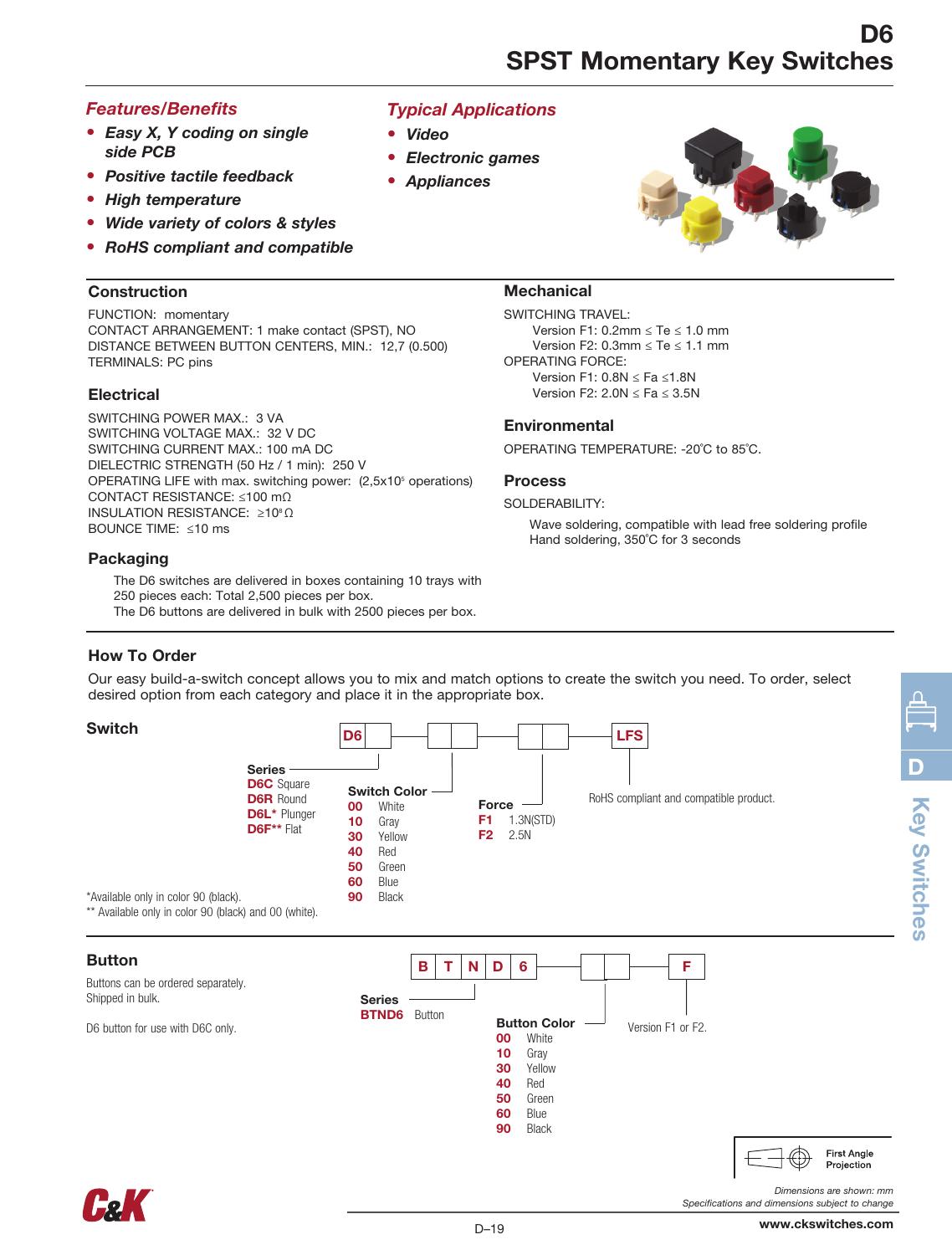# D6 SPST Momentary Key Switches



## D6L ONLY AVAILABLE IN BLACK







D6F







*Dimensions are shown: mm Specifications and dimensions subject to change*



Key Switches **Key Switches D** 

 $\bigoplus$